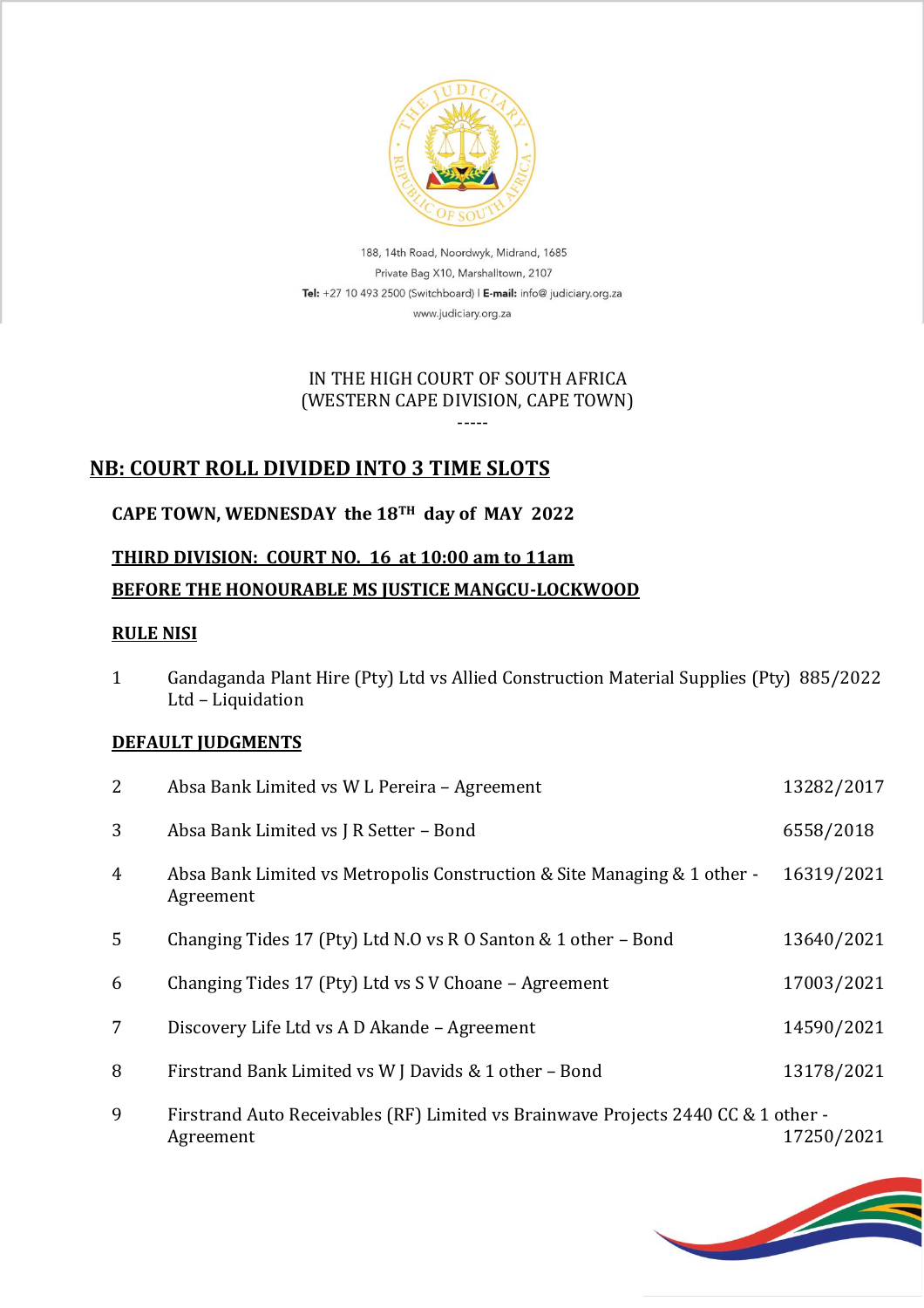| 10 | L vs S Mjeje – Agreement                                                              | 17072/2021 |
|----|---------------------------------------------------------------------------------------|------------|
| 11 | Nedbank Ltd t/a MFC, A Division of Nedbank Ltd vs S Nolan - Agreement                 | 11728/2021 |
| 12 | Nedbank Limited vs S A H Dlodlo - Agreement                                           | 9409/2021  |
| 13 | P H Strydom N.O & 2 others vs M S Van Rooyen - Agreement                              | 15346/2021 |
| 14 | SB Guarantee Company (RF) Proprietary Limited vs F B Hoosain & 1 other -<br>Agreement | 14209/2019 |
| 15 | Standard Bank of South Africa Limited vs S Zinja - Agreement                          | 20184/2021 |
| 16 | The Standard Bank of South Africa Limited vs N F Neethling - Bond                     | 20026/2021 |
| 17 | R Steenkamp vs W C G Steenkamp & 4 others - Agreement                                 | 14334/2021 |

## **SUMMARY JUDGMENT**

| 18 | Ceiling & Partition Warehouse (Pty) Ltd vs Sadcon Building & Maintenance CC<br>In re Ceiling & Partitition Warehouse (Pty) Ltd vs Sadcon Building & Maintenance<br>CC - Agreement | 19303/2021 |
|----|-----------------------------------------------------------------------------------------------------------------------------------------------------------------------------------|------------|
|    | <b>APPLICATIONS</b>                                                                                                                                                               |            |
| 19 | Simock Construction (Pty) Ltd - Liquidation                                                                                                                                       | 7158/2022  |
| 20 | F N Miller N.O & 1 other vs Main Street 1240 (Pty) Ltd & 1 other - Liquidation                                                                                                    | 3453/2022  |
| 21 | Mantle Brothers CC vs Nkhulu Group (Proprietary) Limited - Liquidation                                                                                                            | 7218/2022  |
| 22 | Prima Pasta & Biscuits (Pty) Ltd vs CBP Wholesalers (Pty) Ltd - Liquidation                                                                                                       | 7236/2022  |
| 23 | Business Fuel (Pty) Ltd vs M S Louwrens - To Comply                                                                                                                               | 8509/2022  |
| 24 | Silostrat (Pty) Ltd vs Sarand Enterprises No. 1 (Pty) Ltd t/a Emex International -<br>Liquidation                                                                                 | 7164/2022  |
| 25 | Business Fuel (Pty) Ltd vs Mkhazeni Hardware & Construction (Pty) Ltd Ltd &<br>1 other - To Comply                                                                                | 8510/2022  |
| 26 | V Le Grange - Voluntary Surrender                                                                                                                                                 | 8085/2022  |
| 27 | N K Haupt - Curator Ad Litem                                                                                                                                                      | 8191/2022  |
| 28 | L Arendse - Curator Ad Litem                                                                                                                                                      | 4173/2022  |

L X Andries – Curator Ad Litem 4174/2022

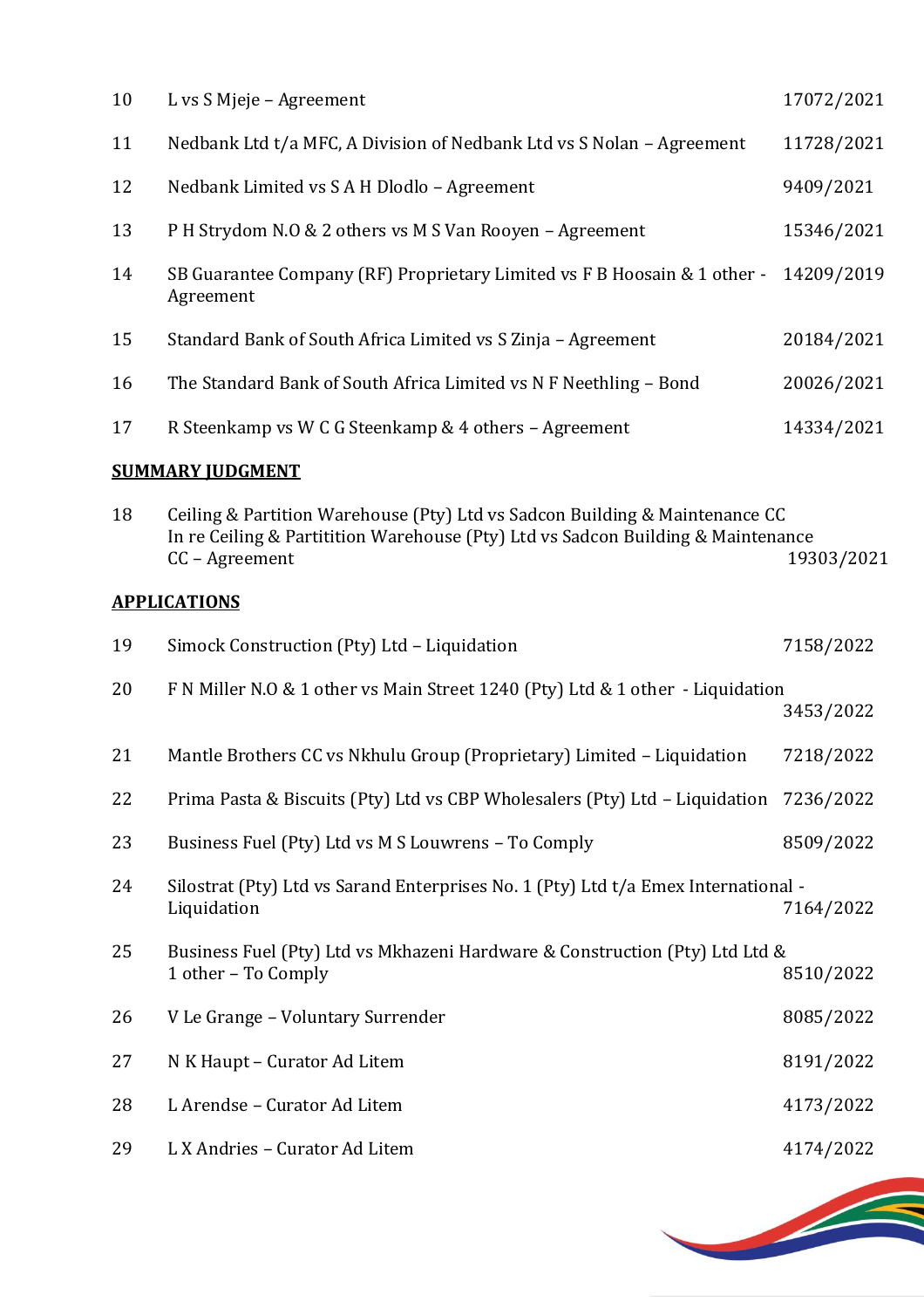

188, 14th Road, Noordwyk, Midrand, 1685 Private Bag X10, Marshalltown, 2107 Tel: +27 10 493 2500 (Switchboard) | E-mail: info@ judiciary.org.za www.judiciary.org.za

| 30 | B B Gonya - Curator Ad Litem                                                                               | 4175/2022  |
|----|------------------------------------------------------------------------------------------------------------|------------|
| 31 | Chavonnes Badendhorst St Clair Cooper N.O & 1 other - Sec. 386(5), 417 &<br>418/61/73                      | 7187/2022  |
| 32 | Absa Bank Limited vs R H Sauer in re Combined Mortgage Nominees (Pty) Ltd vs<br>R H Sauer - Monies Owing   | 2811/1997  |
| 33 | J Viljoen in re J Viljoen vs L Chhunthang - Edictal Citation                                               | 7191/2022  |
| 34 | M Theunissen obo Minors vs The Road Accident Fund - Damages                                                | 2334/2020  |
| 35 | Goodfind Properties (Pty) Ltd in re Goodfind Properties (Pty) Ltd vs L Mabentsela<br>& 3 others - Eviction | 6811/2022  |
| 36 | Goodfind Properties (Pty) Ltd in re Goodfind Properties (Pty) Ltd vs N A Kalipa &<br>3 others - Eviction   | 6699/2022  |
| 37 | Goodfind Properties (Pty) Ltd vs Z Zulu & 3 others - Eviction                                              | 6700/2022  |
| 38 | Goodfind Properties (Pty) Ltd vs K S Titi & 3 others - Eviction                                            | 6701/2022  |
| 39 | Goodfind Properties (Pty) Ltd vs M G Tshepe & 2 others - Eviction                                          | 6768/2022  |
| 40 | Goodfind Properties (Pty) Ltd vs G K Mishoma & 3 others - Eviction                                         | 6767/2022  |
| 41 | H Bendel vs B M Mbaya & 2 others - Eviction                                                                | 2488/2022  |
| 42 | C K Pitso vs D I Bin & 1 other - Eviction                                                                  | 14022/2021 |
| 43 | E Muller N.O & 2 others vs F Van Schoor & 2 others - Eviction                                              | 2685/2022  |
| 44 | C F Guthrie N.O & 1 other vs The Master of The High Court, Cape Town - Interdict                           | 7271/2022  |
| 45 | T Ogarinova & 1 other vs The Minister of Home Affairs & 1 other - Interdict                                | 13698/2019 |

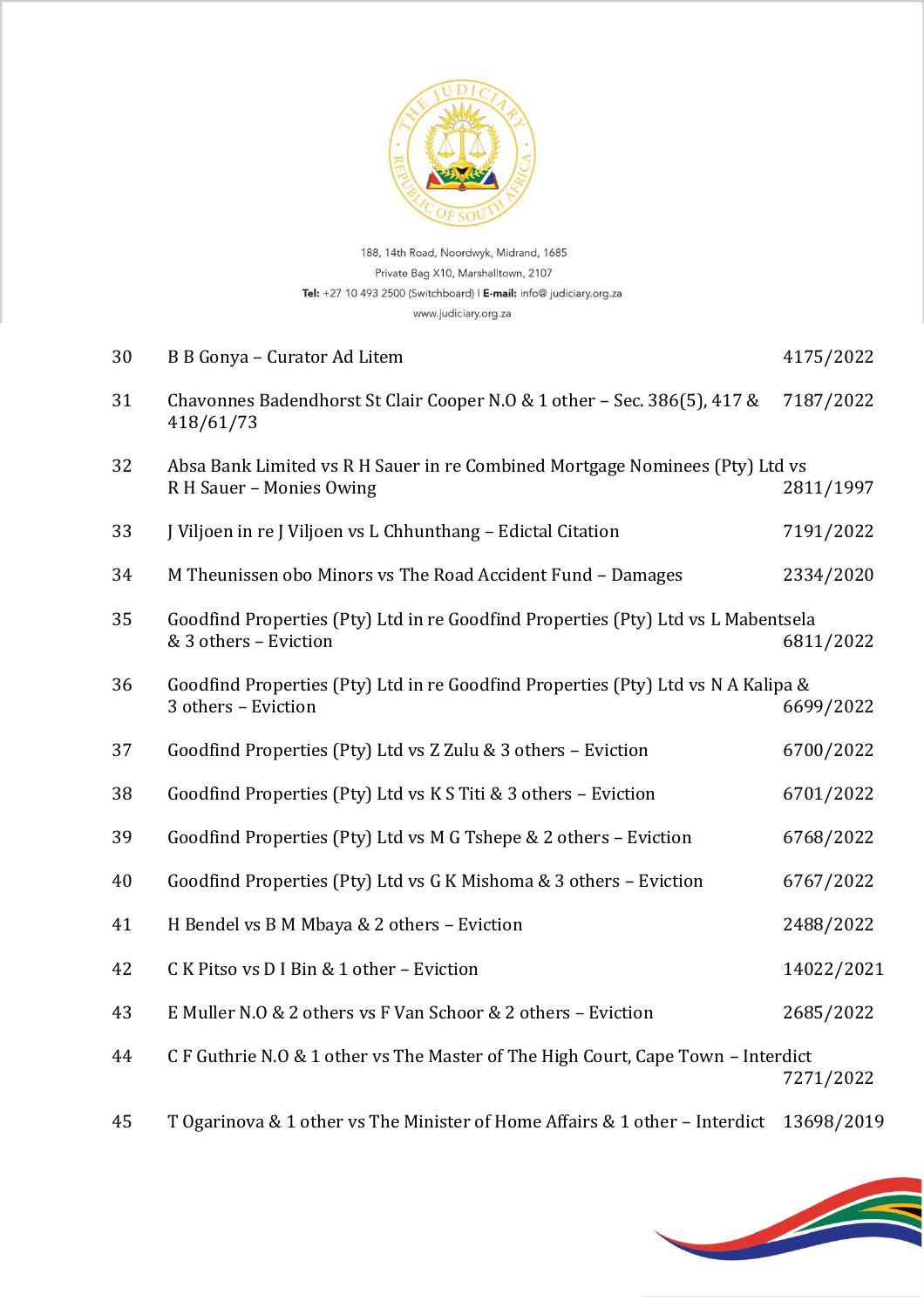#### **IN THE HIGH COURT OF SOUTH AFRICA (WESTERN CAPE DIVISION, CAPE TOWN)**

**CAPE TOWN, WEDNESDAY the 18TH day of MAY 2022 \_\_\_\_\_\_\_\_\_\_\_\_\_\_\_\_\_\_\_\_\_\_\_\_\_\_\_\_**

**\_\_\_\_\_\_\_\_\_\_\_\_\_\_\_\_\_\_\_\_\_\_\_\_\_\_\_\_\_**

# **THIRD DIVISION: COURT NO. 16 at 11H30 to 12H30 BEFORE THE HONOURABLE MS JUSTICE MANGCU-LOCKWOOD**

#### **DIVORCES**

| 47 | C J B S vs E D Ackerman | 16161/2021 |
|----|-------------------------|------------|
| 48 | G A vs M G Adonis       | 3304/2021  |
| 49 | G W vs M L Deans        | 20706/2021 |
| 50 | J H vs M Joubert        | 6644/2022  |
| 51 | A vs D L Rambhookan     | 7969/2022  |
| 52 | D E vs J E Retief       | 1575/2022  |
| 53 | W F vs C S Syer         | 6519/2022  |
| 54 | <b>B</b> vs R Smith     | 3001/2022  |
| 55 | <b>I</b> J vs R Swart   | 3423/2022  |
|    |                         |            |